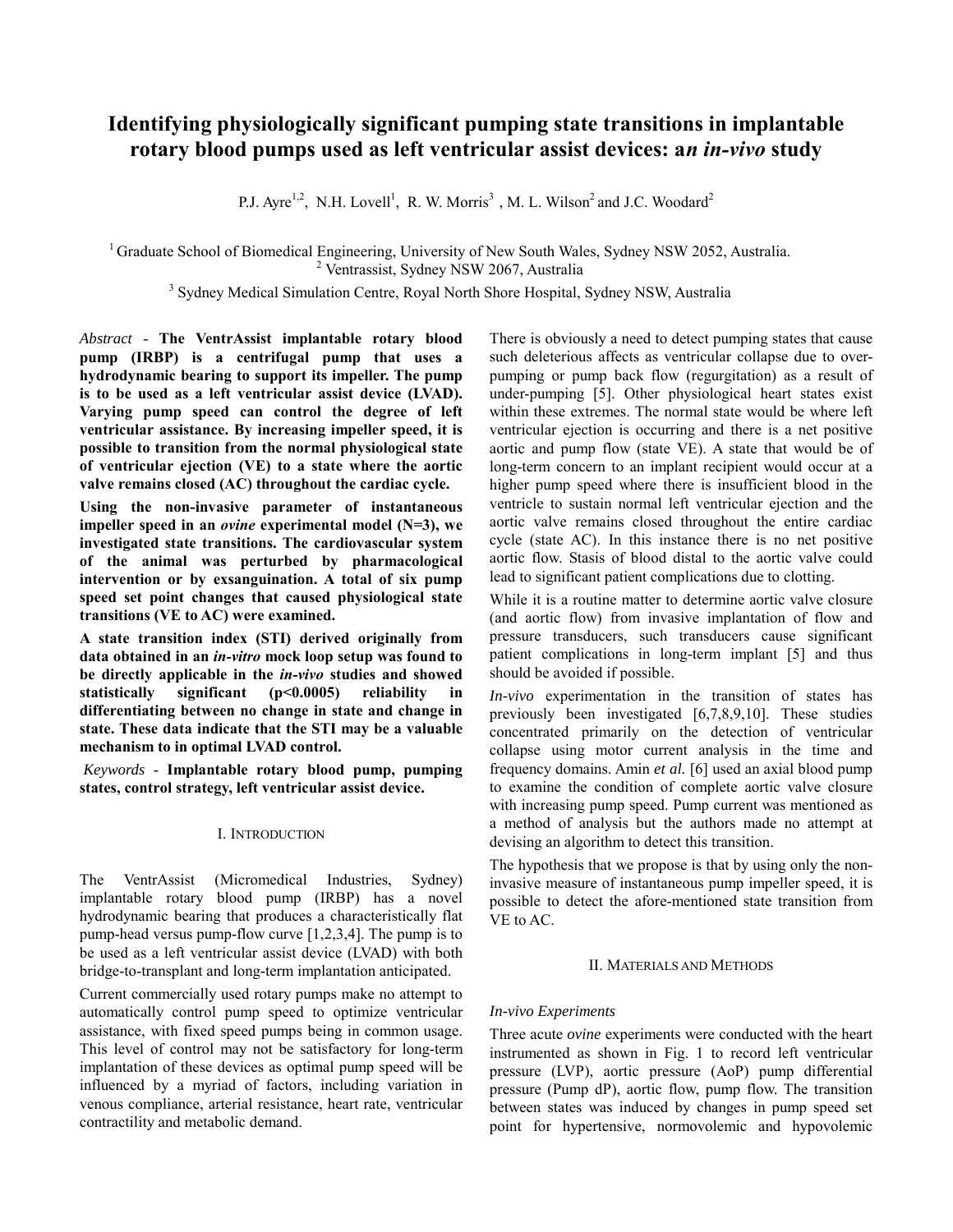| <b>Report Documentation Page</b>                                                                                                                                                                                                                                                                   |                           |                                                    |                                           |  |  |
|----------------------------------------------------------------------------------------------------------------------------------------------------------------------------------------------------------------------------------------------------------------------------------------------------|---------------------------|----------------------------------------------------|-------------------------------------------|--|--|
| <b>Report Date</b><br>25OCT2001                                                                                                                                                                                                                                                                    | <b>Report Type</b><br>N/A |                                                    | Dates Covered (from to)                   |  |  |
| <b>Title and Subtitle</b><br>Identifying physiologically significant pumping state transitions<br>in implantable rotary blood pumps used as left ventricular assist<br>devices: an in-vivo study                                                                                                   |                           | <b>Contract Number</b>                             |                                           |  |  |
|                                                                                                                                                                                                                                                                                                    |                           | <b>Grant Number</b>                                |                                           |  |  |
|                                                                                                                                                                                                                                                                                                    |                           | <b>Program Element Number</b>                      |                                           |  |  |
| <b>Author(s)</b>                                                                                                                                                                                                                                                                                   |                           | <b>Project Number</b>                              |                                           |  |  |
|                                                                                                                                                                                                                                                                                                    |                           | <b>Task Number</b>                                 |                                           |  |  |
|                                                                                                                                                                                                                                                                                                    |                           | <b>Work Unit Number</b>                            |                                           |  |  |
| Performing Organization Name(s) and Address(es)<br>Graduate School of Biomedical Engineering, University of New<br>South Wales, Sydney NSW 2052, Australia                                                                                                                                         |                           | <b>Performing Organization Report Number</b>       |                                           |  |  |
| <b>Sponsoring/Monitoring Agency Name(s) and Address(es)</b><br>US Army Research, Development & Standardization Group<br>(UK) PSC 802 Box 15 FPO AE 09499-1500                                                                                                                                      |                           | <b>Sponsor/Monitor's Acronym(s)</b>                |                                           |  |  |
|                                                                                                                                                                                                                                                                                                    |                           |                                                    | <b>Sponsor/Monitor's Report Number(s)</b> |  |  |
| <b>Distribution/Availability Statement</b><br>Approved for public release, distribution unlimited                                                                                                                                                                                                  |                           |                                                    |                                           |  |  |
| <b>Supplementary Notes</b><br>Papers from the 23rd Annual International Conference of the IEEE ENgineering in Medicine and Biology Society,<br>October 25-28, 2001, held in Istanbul, Turkey. See also ADM001351 for entire conference on cd-rom., The original<br>document contains color images. |                           |                                                    |                                           |  |  |
| <b>Abstract</b>                                                                                                                                                                                                                                                                                    |                           |                                                    |                                           |  |  |
| <b>Subject Terms</b>                                                                                                                                                                                                                                                                               |                           |                                                    |                                           |  |  |
| <b>Report Classification</b><br>unclassified                                                                                                                                                                                                                                                       |                           | <b>Classification of this page</b><br>unclassified |                                           |  |  |
| <b>Classification of Abstract</b><br>unclassified                                                                                                                                                                                                                                                  |                           |                                                    | <b>Limitation of Abstract</b><br>UU       |  |  |
| <b>Number of Pages</b><br>4                                                                                                                                                                                                                                                                        |                           |                                                    |                                           |  |  |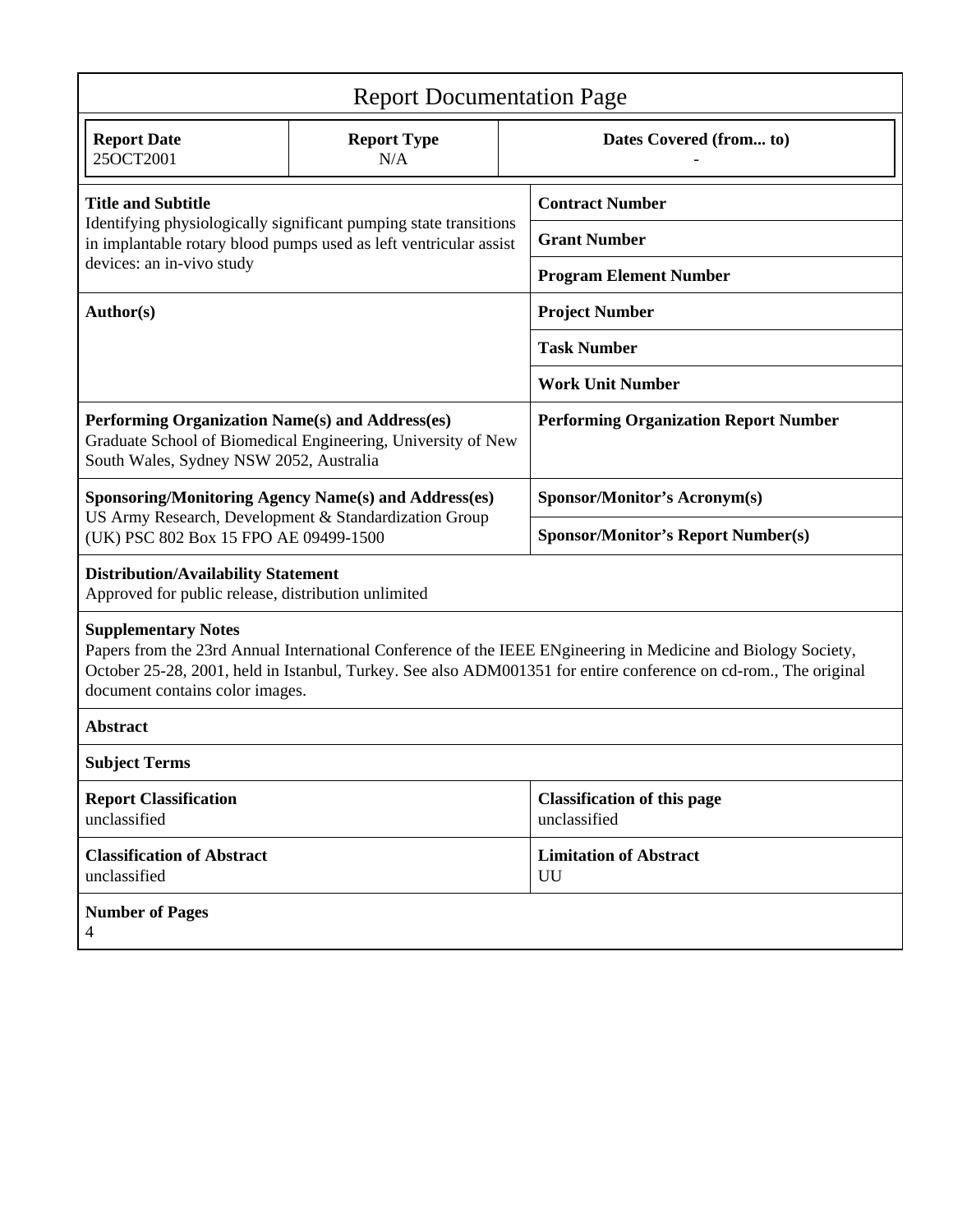

Fig. 1. Experimental arrangement showing LVAD positioning and instrumentation for measuring aortic, pulmonary and IRBP flow, and LVP, aortic and pump differential pressure.

physiological interventions. It was not possible in all animals to transition from the VE to the AC state. The hypertensive and hypovolemic conditions were induced by infusion of 0.94 µg/kg/min noradrenaline and exsanguination of 700 ml of blood respectively. Pump speed was adjusted in increments of 100 rpm within an approximate range of 1800 rpm to 2500 rpm.

### *State Identification*

In order to assess whether non-invasive pump speed is a potential indicator of state transition, it is necessary to independently verify the physiological state of the ventricle. This was achieved by using the physiological parameters indicated in Table 1. In a separate test the IRBP was inserted into a mock loop of the circulatory system [2,4] and used to verify these assumptions.

| Table 1. A summary of physiological parameters identifying the |  |
|----------------------------------------------------------------|--|
| AC and VE states.                                              |  |

| <b>State</b> | <b>Physiological Parameters</b> |                                |     |  |
|--------------|---------------------------------|--------------------------------|-----|--|
|              | AoP                             | <b>Maximum</b><br><b>LVP</b>   | Qa  |  |
| AC           | ~∩                              | <aop< td=""><td>~∩</td></aop<> | ~∩  |  |
| VE           | +ve                             | >AoP                           | +ve |  |

## *Calculation of State Transition Index*

Previous studies in mock loops [2,4] have shown that as pump speed set point is increased the aortic valve will remain closed and maximum LVP will decrease. A corollary is that the minimum pump differential pressure will increase relative to the RMS of the pump differential pressure over the cardiac cycle. This transition is reflected in a rise in minimum pump speed with respect to the RMS speed.

A state transition index (STI) was derived by considering the maximum instantaneous speed *Nmax(n)* and the RMS of



Fig. 2. Typical data from the state where the ventricle is ejecting (VE) with a pump speed set point of 2000 rpm. Pump differential pressure (Pump dP), arterial pressure (Aop), left ventricular pressure (LVP), pump flow (Qp), proximal aortic flow (Qa) and pump speed are shown.

instantaneous speed *Nrms(n)* for the  $(n-1)$ <sup>th</sup> and  $n<sup>th</sup>$  cardiac cycle relative to the change in speed set point. A true RMS was used due to the non-symmetrical nature of the cardiac cycle. Hence

$$
STI = 100. \left[ \frac{d\left( \left[ (N \max(n-1) - Nrms(n-1) \right] - \left[ (N \max(n) - Nrms(n) \right] \right)}{dNsp} \right]
$$

The pump controller collected impeller speed samples every 60° of rotation. For the purpose of recording speed as an analogue signal, a frequency-to-voltage converter was used. RMS speed was calculated from a moving window of *n* samples (*Sn*)*.* The RMS of speed (*Nrms(t))* was calculated at every maximum value of *n* throughout the cardiac cycle.

$$
Nrms (t) = \sqrt{\frac{\sum_{0}^{n} [N(s_n)]^2}{n}}
$$

## III. RESULTS

Fig. 2 and 3 show typical *in-vivo* data from the states VE and AC respectively. In state VE the ventricle is ejecting blood and mean blood flow through the ventricle and pump is positive. The maximum LVP is greater than AoP . The proximal aortic flow (Qa) is positive. Minimum pump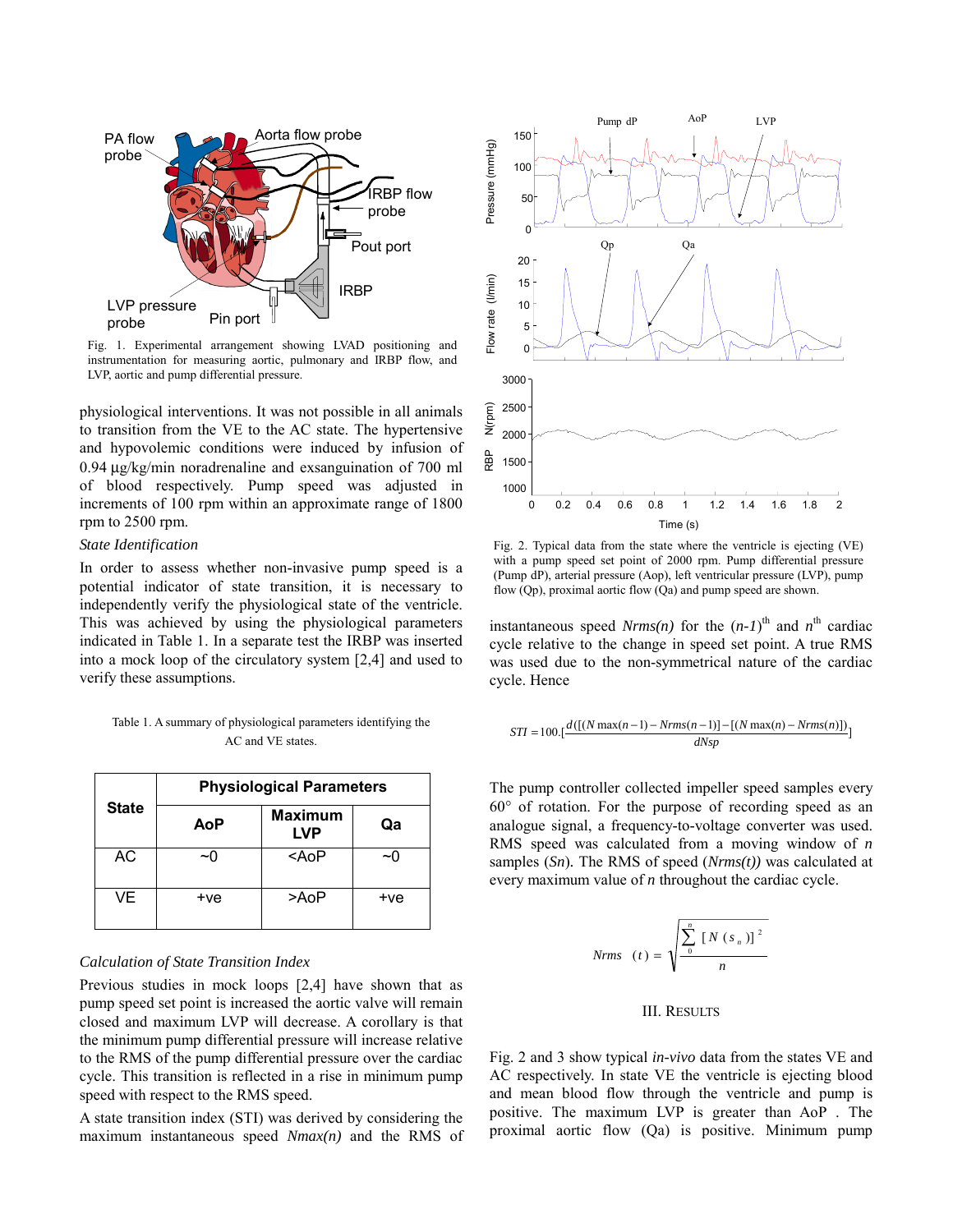

Fig. 3. Typical *in-vivo* data from the state where the aortic valve remains closed during the entire cardiac cycle (AC). Annotations are the same as in Fig. 2.

differential pressure coincides with maximum LVP, maximum pump flow, (Qp) and minimum impeller speed. Maximum pump differential pressure aligns with minimum pump flow.

During state AC the aortic valve remains closed throughout the cardiac cycle and maximum LVP is always less than AoP. Qa is near zero. As with state VE, the minimum pump differential pressure coincides with the maximum LVP and maximum Qp.

Fig. 4 shows the dynamic state transition when increasing pump speed set point from 2000 rpm to 2400 rpm in



Fig. 5. State transition index shown for VE only state and for the state transition form VE to AC. Six data sets are shown along with the Mean+SE.



Fig. 4. Transition from state VE to AC as pump speed set point was changed from 2000 rpm to 2400 rpm in increments of 100 rpm.

increments or 100 rpm. The observable pulsatility in the instantaneous impeller speed reduces considerably. The proximal aortic flow reduces as maximum LVP reduces with increasing pump speed.

Fig. 5 shows a summary of the STI for the transitions of states VE to AC and for no state change (remaining in state VE) for changes in pump speed set point for the six data sets. In the VE state, only the STI for the pump speed change just prior to state transition is plotted although there is no statistical difference in slower speed transitions within the VE state. In the VE state, with no state transition, the STI remained slightly negative but near zero. With a speed change that induced a state change, the STI was significantly positive and large. There is a statistically significant difference between the mean STIs at the  $p < 0.0005$  level with the STI being  $-4.6 \pm 0.7$  in the VE state and  $14.3 \pm 3.4$  in the VE to AC state transition.

#### IV. DISCUSSION

In state VE, the cardiac cycle begins with pressurization of the right and left ventricles. As LVP rises forcing the tricuspid valve open, blood flows through the ascending aorta. The moment the aortic valve opens pressure across the pump decreases causing an increase in pump flow that continues throughout systole. End of pressurization of the left ventricle causes flow through the aorta to abruptly decrease (falling away much earlier than the flow through the